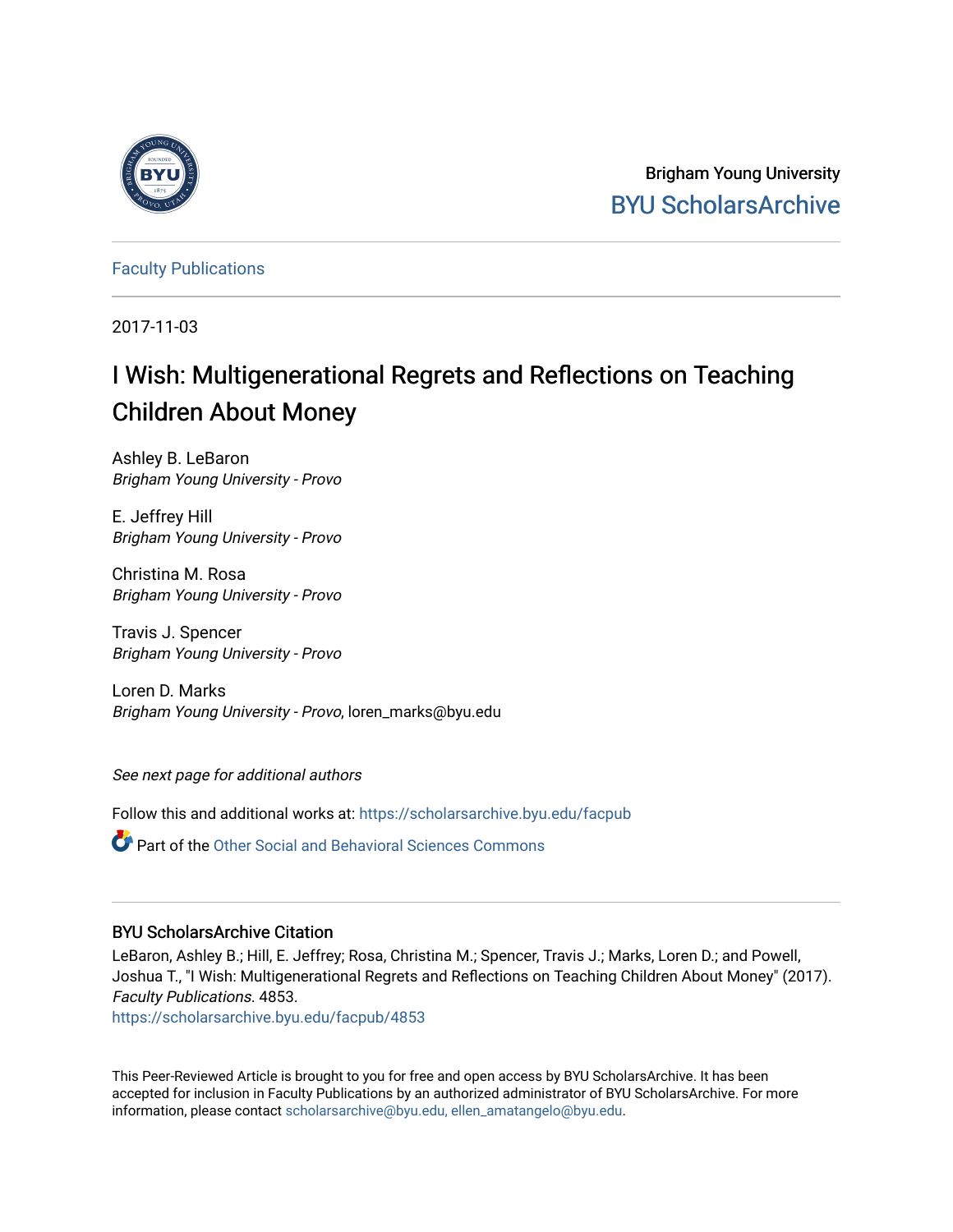#### Authors

Ashley B. LeBaron, E. Jeffrey Hill, Christina M. Rosa, Travis J. Spencer, Loren D. Marks, and Joshua T. Powell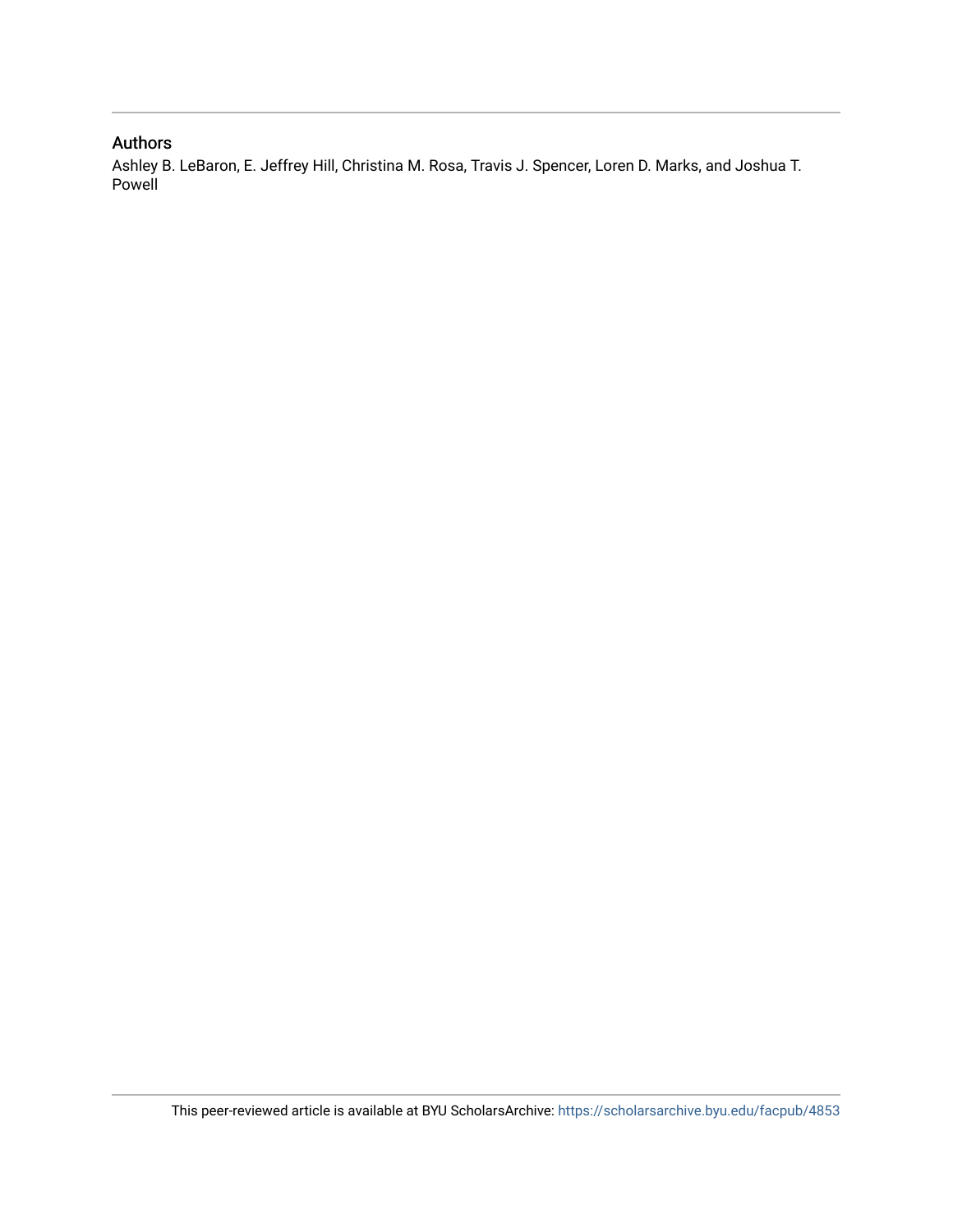ORIGINAL PAPER

# CrossMark

### **I Wish: Multigenerational Regrets and Reflections on Teaching Children About Money**

**Ashley B. LeBaron<sup>1</sup> · E. Jeffrey Hill<sup>1</sup> · Christina M. Rosa<sup>1</sup> · Travis J. Spencer1 · Loren D. Marks<sup>1</sup> · Joshua T. Powell1**

Published online: 3 November 2017 © Springer Science+Business Media, LLC 2017

**Abstract** Millennials are struggling to meet current financial challenges. As we strive to improve financial capability in future generations, it is important that we look to the primary source of financial education: parents. This qualitative, multigenerational study explored what Millennials and their parents and grandparents  $(N=153)$  wish they had been taught about finances by their parents, as well as what parents and grandparents wish they had taught their children. Thematic content coding of the interviews revealed three core "I Wish" themes: "Practical Knowledge," "Financial Stewardship," and "Open Communication." These findings can assist researchers, family life educators, financial educators, parents, and future parents to enhance the financial education provided by parents in the home.

**Keywords** Financial socialization · Financial education · Parenting · Family finance · Millennials · Emerging adults · **Oualitative** 

#### **Introduction**

We have a societal-level problem: Today's emerging adults (Millennials) are struggling with financial literacy (Lusardi et al. [2010\)](#page-14-5). They are wrestling to acquire the necessary financial capabilities and are significantly delaying transitioning from financial dependence to financial independence (Xiao et al. [2014](#page-14-0)). Financial independence is an essential criterion for entering adulthood (Arnett [2000\)](#page-13-8), and Millennials'

 $\boxtimes$  Ashley B. LeBaron lebaronashley@gmail.com delay of adulthood has a potentially deleterious effect on the economy and on society as a whole.

The heart of this problem is that Millennials lack essential financial knowledge. Numerous studies have found that higher levels of financial knowledge are associated with more positive financial behaviors and financial well-being (Hilgert et al. [2003;](#page-13-0) Hira [2012](#page-13-1); Huston [2012](#page-13-2)). In contrast, lack of financial knowledge is associated with many negative personal, family, and societal problems (Britt and Huston [2012](#page-13-3); Dew [2007,](#page-13-4) [2011;](#page-13-5) Gudmunson et al. [2007](#page-13-6); Hira [2012](#page-13-1); Xiao et al. [2014](#page-14-0)).

The key to remedy this lack of financial knowledge is by providing financial education: the earlier in life, the better. Much of the current financial education research has been focused on financial education programs in public schools (Sherraden et al. [2011](#page-14-1)). As is evident by the financial struggle experienced by Millennials, however, these financial education programs are not solutions in and of themselves. Perhaps it is important to shift the primary financial education focus from academic-based programs and classes to what has been proven to be a more influential source: parents (Grinstein-Weiss et al. [2012;](#page-13-7) Jorgensen and Savla [2010](#page-14-2)). Studies have indicated that parental modeling and teaching has been associated with the most positive, impactful, and long-lasting financial attitudes and behaviors of emerging adults (Jorgensen and Savla [2010](#page-14-2); Kim and Chatterjee [2013](#page-14-3)).

Financial education should be of particular importance to parents, mainly because they are often the ones who end up paying, literally, for the lack of financial capability and independence of their children. According to Settersten and Ray [\(2010](#page-14-4)), on average, families spend about 10% of their annual income supporting children between the ages of 18–21. Perhaps this burden could be reduced if emerging adults better understood financial management. Indeed, parents can play

<sup>&</sup>lt;sup>1</sup> Brigham Young University, 2086 JFSB, Provo, UT 84602, USA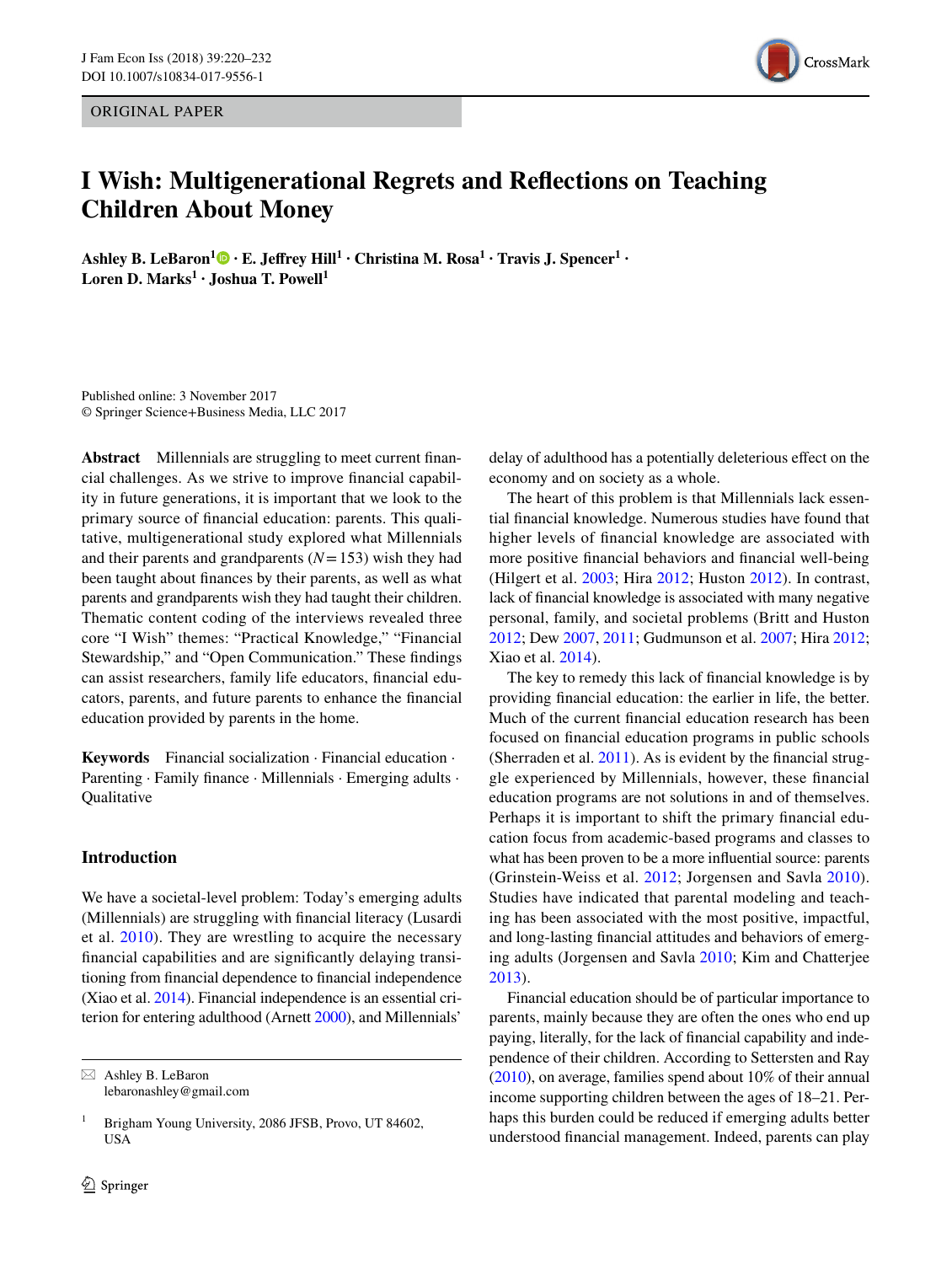an irreplaceable role in helping their children to understand these concepts.

What do Millennials wish their parents had taught them about finances? The purpose of this paper is to begin to explore this question. Our study utilized a sample of 128 students, 18 of their parents, and 7 of their grandparents. Participants were interviewed regarding their retrospective perceptions of what their parents taught them about finances, and, for parents and grandparents, what they taught their children about finances. Although the interviews were initially strengths-based, we began to notice that many respondents would express "I wish…" statements indicating what they wish their parents had taught them (or what they wish they had taught their children) but unfortunately did not. After noticing this interesting pattern, we began asking about regrets more purposefully in the interviews. Our intention in exploring this topic is certainly not to censure parents and highlight their shortcomings related to their financial education methods, but instead to inform them, researchers, and financial educators by bringing to light some of the reasons Millennials may lack financial capability and independence.

#### **Literature Review**

There is a growing concern regarding financial literacy and financial behavior among the rising generation (Babiarz and Robb [2014;](#page-13-9) Lusardi et al. [2010\)](#page-14-5). Traditionally, there has seemed to be a learning curve regarding financial literacy for the young as they learn from financial mistakes and experience. However, financial difficulties and harmful practices seem to be increasing, particularly among emerging adults (Clarke et al. [2005;](#page-13-10) Jorgensen and Savla [2010](#page-14-2); Lusardi et al. [2010](#page-14-5)). Financial competency test scores continue to decline (Jorgensen and Savla [2010\)](#page-14-2), national student loan debt continues to increase (Reed and Cochrane [2012\)](#page-14-6), and emerging adults are the fastest growing group of bankruptcy filers (US Congress Senate Committee on Banking, Housing, and Urban Affairs [2002](#page-14-7)).

A review of literature presents a strong case that parents have played a vital role in their children's financial capability (Chowa and Despard [2014;](#page-13-11) Clarke et al. [2005](#page-13-10); Jorgensen and Savla [2010](#page-14-2); Kim et al. [2011;](#page-14-8) Lusardi et al. [2010\)](#page-14-5). Studies have shown that parents have a significant influence on their children's financial knowledge (Tang and Peter [2015](#page-14-9)), financial attitudes (Jorgensen and Savla [2010](#page-14-2)), and financial behaviors (Grinstein-Weiss et al. [2012](#page-13-7), [2011](#page-13-12)). Serido and colleagues [\(2010\)](#page-14-10) found that quality financial communication from parents not only led to higher financial well-being but was also associated with higher psychological and personal well-being. Emerging adults reported that they felt more prepared for financial responsibilities if they were modeled in the home (Clarke et al. [2005](#page-13-10)), however,

one study showed that parents may believe that it was not their responsibility to teach finances to their children (Jorgensen and Savla [2010\)](#page-14-2). The discrepancies found within the Millennial generation's financial capability may be largely mitigated for future generations through correct parental modeling and teaching, but parents need to first be educated on the responsibility they have to teach their children about finances as well as what financial principles to teach their children.

Social learning theory (Bandura and Walters [1963](#page-13-13)) provides some explanation for why parents play such a large role in their children's financial beliefs and behaviors. Children learn financial practices and attitudes by watching their parents use money and then imitating what they observe. This social learning approach is reflected in Gudmunson and Danes' ([2011\)](#page-13-14) family financial socialization model, which suggests that family processes influence financial behavior and wellbeing. Behavioristic approaches to learning theory would also add that children and emerging adults learn financial principles through experience, dealing with rewards and punishments for their personal financial decisions (Otto [2013\)](#page-14-11). Sadly, without much financial modeling or overt financial teaching in the home (Clarke et al. [2005](#page-13-10)), many emerging adults are having to gain financial literacy the "hard way," i.e., through behaviorist means. Finally, cognitive developmental structuralist theory argues that developmental stages can be observed in a child's economic thinking (Otto [2013\)](#page-14-11). This suggests that emerging adults may not be fully developed in their economic thinking, offering insight as to why they are struggling financially. These theories add valuable pieces to the puzzle of Millennials' economic behavior.

With the increasing gap between where Millennials' financial knowledge should be and where it actually is, many researchers have taken a vested interest in this particular issue. A small but important niche of researchers focus on financial education taking place within families. This is important because it explores what parents are actually modeling for and teaching their children. For example, LeBaron and colleagues ([2016](#page-14-12)) described four main principles that are essential to financial education within families: the importance of financial vision, hard work, money management knowledge (i.e. budgeting, saving, avoiding debt), and generosity. Additionally, Clarke and colleagues ([2005\)](#page-13-10) described the important yet different roles mothers and fathers play in modeling financial principles for their children, such as the principles of budgeting and saving for mothers and financial tasks for fathers.

Other researchers have investigated in what specific areas of finance these Millennials seem to be lacking knowledge (Anderson and Card [2015;](#page-13-15) Brougham et al. [2011](#page-13-16)). This approach is instructive in that it helps financial educators get a better idea of where to focus curricula. For example, less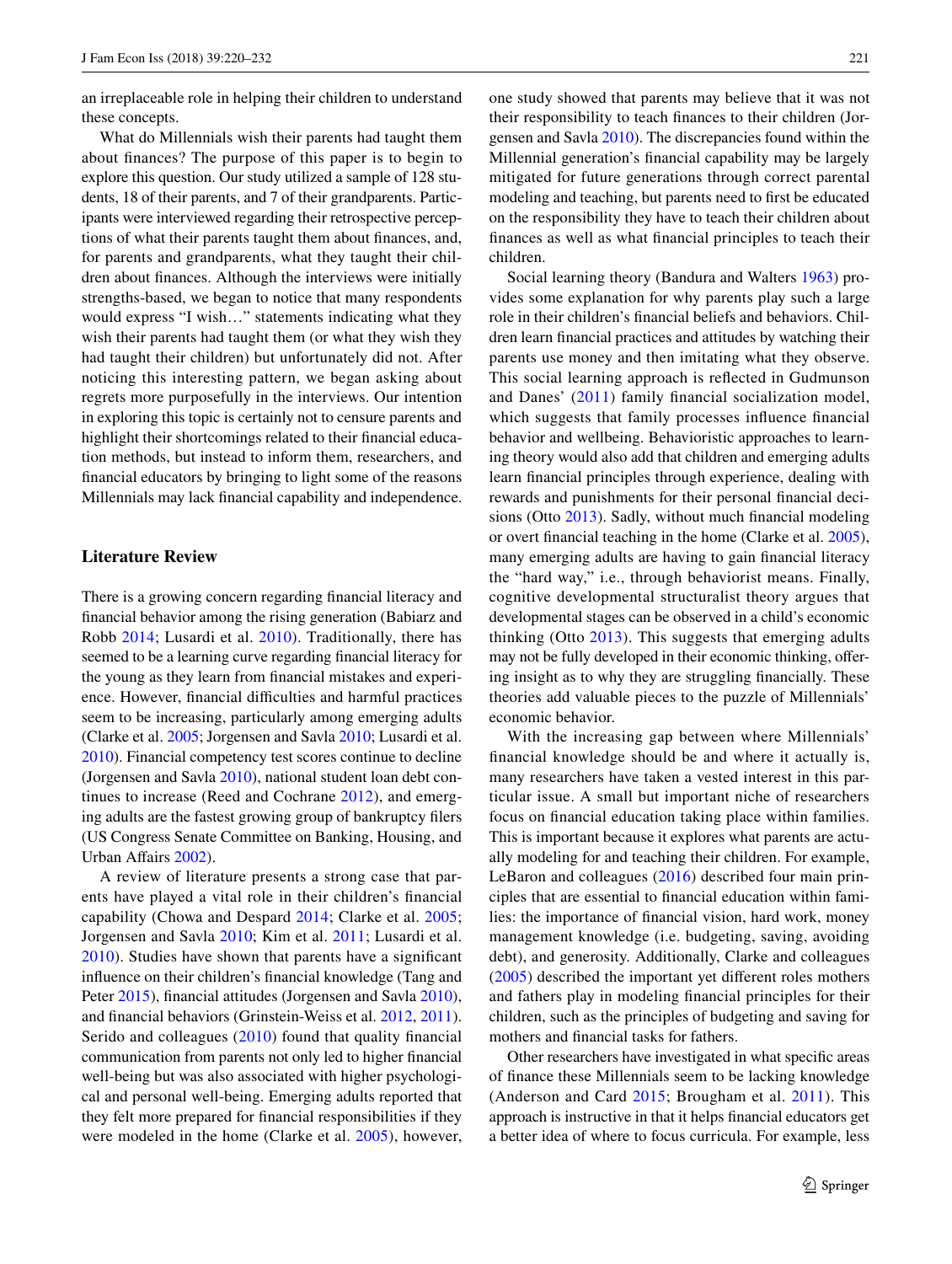than one-third of young adults have a basic understanding of interest rates, inflation, and risk diversification (Lusardi et al. [2010](#page-14-5)).

These research questions have shed light on the subject of financial education and the need for its further development. Our research approach is to go directly to the source, Millennials themselves, in order to gain a more complete picture of what they wish they knew financially. Additionally, we employ a multigenerational approach in order to gain greater clarity and understanding of these Millennials' experiences in their families. What and how do Millennials and their parents and grandparents wish they had been taught about finances from their parents? What and how do the parents and grandparents of Millennials wish they had taught their children about finances? We hope that these multigenerational insights will be helpful in enhancing financial education initiatives, particularly within families.

#### **Methods**

This paper is part of a larger study, the *Whats and Hows of Family Financial \$ocialization* project (LeBaron et al. [2016\)](#page-14-12). The purpose of this multi-generational, qualitative project is to better understand what and how parents are teaching their children about finances.

#### **Sample**

The convenience sample for this study  $(N = 153$  participants) included 128 undergraduate students (ages 18–30) enrolled in family finance classes at a private university in the Intermountain West, a public university in the Midwest, and a state university in the Southwest. Additionally, 18 parents and 7 grandparents of students were also interviewed, thereby providing reports and perspectives from three generations (college student, her/his parent, her/his grandparent). This resulted in a total of 7 student, parent, and grandparent triads, as well as 11 additional student and parent dyads. We felt this approach would be informative and valuable in addressing our research question, considering Handel's [\(1996\)](#page-13-17) observation that "No [single] member of any family is a sufficient source of information for that family" (p. 346).

The sample was 63% female (97 of 153) and 37% male (56 of 153). The racial composition of the sample was 71% (108 of 153) White and 29% (45 of 153) ethnic and/or racial minority (including African American, Asian, Latino/a, and Pacific Islander) individuals.

#### **Procedures**

Qualitative interviews were conducted by trained team members either face-to-face or over-the-phone. All interviews were conducted in a research office on a university's campus, with the majority of interviews lasting 15–30 min. Interview questions asked participants specifically what financial principles were taught by their parents and how those principles were taught. All interviews began with variations of two open-ended questions: (1) "What did your parents teach you about money?" and (2) "How did they teach you those things?" Follow-up questions were then asked to extract further information from the participant based on their responses. Parent and grandparent interviews generally ran slightly longer than the student interviews, usually lasting between 30 and 60 min. In addition to the previous two questions, parent and grandparent interviews also focused on (1) "What did you teach your children about money?" and (2) "How did you teach those things?" Although the purpose of the interviews was initially to focus on beneficial principles and practices that were taught, the researchers began to notice that the participants were, without any prompting, making comments such as, "I wish my parents would have taught me more about \_\_\_\_\_\_\_\_." Because of this obvious trend in the interview phase, we began asking participants what they wish their parents would have taught them, and, for parents and grandparents, what they wish they would have taught their children.

All 150 interviews (one interview was composed of a married student pair, another both parents, and a third both grandparents) were recorded and transcribed verbatim. The data were then coded as explained in the next section.

#### **Coding and Analyses**

In order to produce "more valid, reliable, and rigorous qualitative research" (Marks [2015,](#page-14-13) p. 494) we decided to use a team-based approach to qualitative data collection, analysis, and coding (for detailed explanation, see Marks [2015](#page-14-13)). The strategies which contributed to greater reliability include (a) developing a detailed audit trail for sampling, questionnaire usage, and qualitative coding that demonstrate and provide a "replicable method of inquiry" (p. 499); (b) building a qualitative research team that engages diverse team members; and (c) coding the data in coding pairs with a focus on inter-rater reliability that allows for multiple voices but "tempers the idiosyncrasies [and biases] of any single member" (p. 502).

The research team divided into five coding pairs to analyze the data. Both members of each pair independently open coded each interview and then met together to review (line-by-line) their open codes in a check and balance system, resolving discrepancies as they arose. Composite interrater reliability was exceptionally high, slightly over 0.90, with discrepancies as incidents in which coding partners had varying independent coding and could not completely agree on a resolution. The coded excerpts were tracked using NVivo 11 qualitative software. In the team-based method we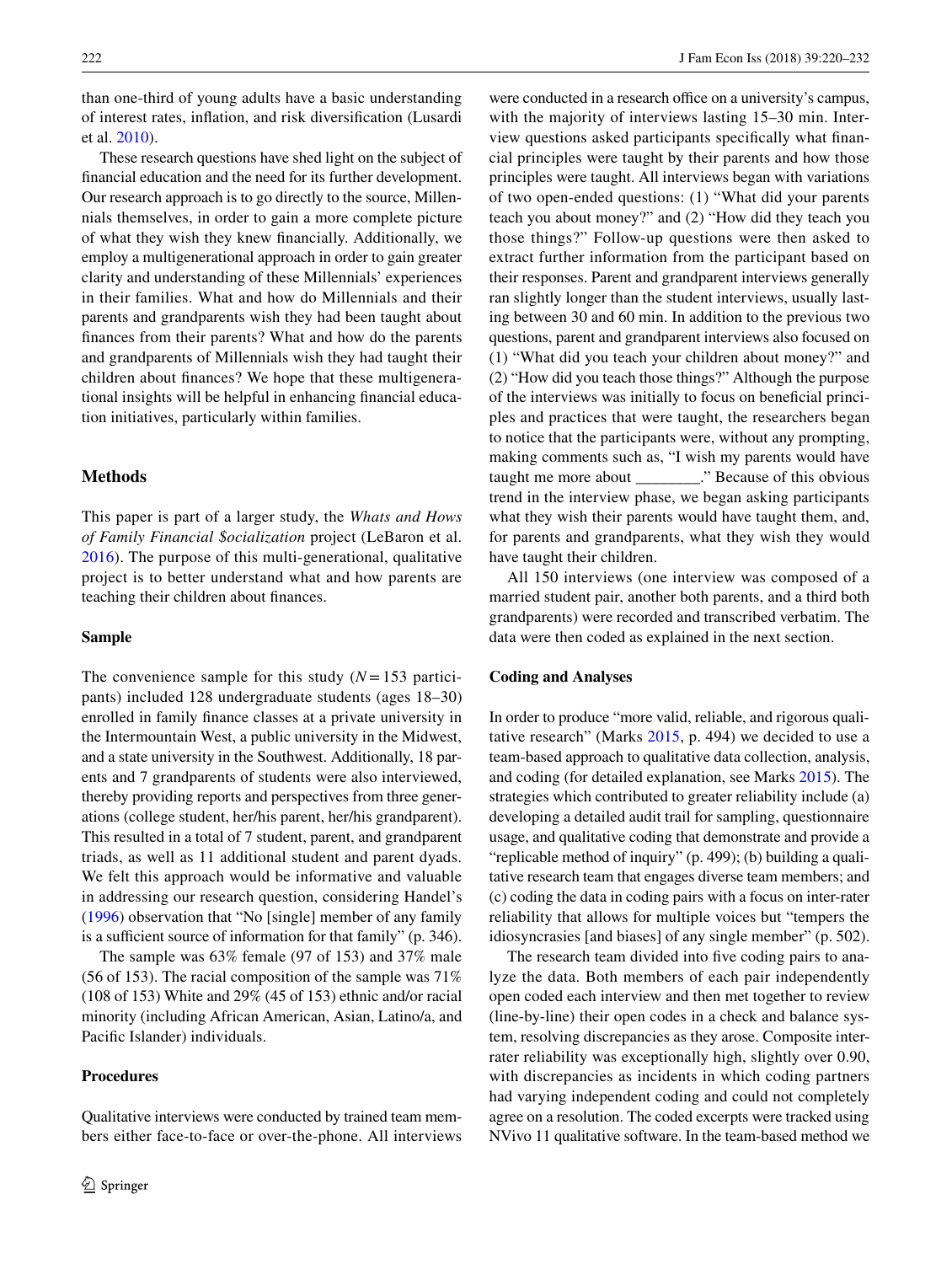<span id="page-5-0"></span>**Table 1** Numeric content analysis

| Theme                 | # References | # Sources | % Interviews | Average #<br>Ref. per Int. |
|-----------------------|--------------|-----------|--------------|----------------------------|
| Practical knowledge   | 270          | 122       | 96.1         | 2.1                        |
| Financial stewardship | 81           | 51        | 40.2         | 0.6                        |
| Open communication    | 117          | 70        | 55.1         | 0.9                        |
| Total                 | 468          | 127       | 100          | 3.7                        |

Calculations were made based on the 127 interviews that mentioned "I wish," not the 153 total interviews conducted in the larger study

employed, only emergent themes that were repeatedly identified and documented by all team members were "designated with the carefully reserved appellation of *core theme*" (Marks [2015,](#page-14-13) p. 503, emphasis in original).

Of the 153 people interviewed, 127 mentioned something they wish they had taught or been taught. As our team coded the interviews, we identified three (consensus) core themes relating to "I Wish" (Table [1](#page-5-0)). Those three core themes will be presented along with supportive and illustrative data in the Findings section, next.

#### **Findings**

The following three themes represent many of the "I wish…" expressions from the 150 interviews of Millennials and their parents and grandparents. The first theme (Practical Knowledge: "They never taught me how to budget") addresses financial information they reportedly wished they had taught or had been taught more thoroughly. Theme 2 (Financial Stewardship: "I didn't get tons of opportunities to budget my own money") addresses financial experiences, opportunities, and responsibilities many participants seemed to feel they had missed. The third and final theme (Open Communication: "I've never seen my parents' budget or heard them talk about it") captures apparent reports of squandered opportunities to teach via parental modeling of wise financial behavior and meta-discussion. Although parents and grandparents referenced all three themes, references to the latter two themes were less common.

#### **Theme 1—Practical Knowledge: "They Never Taught Me How to Budget"**

The analyzed data from our participants repeatedly featured reports that many seemed to wish their parents had taught them more practical financial knowledge such as how to budget, how to file taxes, and how to wisely save and invest money. This first and most common theme was mentioned 270 times, an average of 2.1 references per interview. Further, this theme was found in 122 of the 127 "I wish" interviews (96.1%). While many participants mentioned one or two topics that they wished they knew more about, some seemed to express deep frustration with their glaring lack of financial education, knowledge, and abilities. Nicole<sup>[1](#page-5-1)</sup> (White mother) said, "I don't remember my parents ever really specifically teaching anything [about money]." Kayli (White female Millennial) exclaimed,

…in this [family finance] class, I'm like, "What the heck! Why didn't I even know about this?"…I know this is stupid, but some of it I had no idea [about]. I was like, "I've never heard about this!"

When asked specifically about investing, Stephanie (White female Millennial) reported, "I didn't even know what [investing] meant until…a family finance class. [My parents] have invested my dad's whole career, and they know how to do it, but they never…passed that on to [me]."

Often, participants understood basic financial principles but had not reportedly received instruction on *how* to put them into practice. For example, Jessica (White female Millennial) explained, "[I wish I knew] the mechanics of how everything worked. [My parents] told [me] that everything was on autopay. But I wouldn't know how to pay a bill or to even set [autopay] up." Marisa (White female Millennial) said, "I felt like I understood basic financial principles, but there were other, more adult-like principles that I hadn't learned from my parents…I don't want to make unwise decisions."

This repeatedly referenced lack of financial knowledge often seemed to translate into a subsequent lack of financial confidence, as described by Hayley (White female Millennial).

Things like buying a house [and insurance] kind of freak me out, [and] I haven't really had to do taxes by myself yet. So that kind of stuff I don't feel very good at yet…I'm a little nervous right now.

Many participants seemed to express that they did not feel as confident in managing their finances as they could

<span id="page-5-1"></span><sup>&</sup>lt;sup>1</sup> All participant names have been replaced with pseudonyms in order to protect participant anonymity.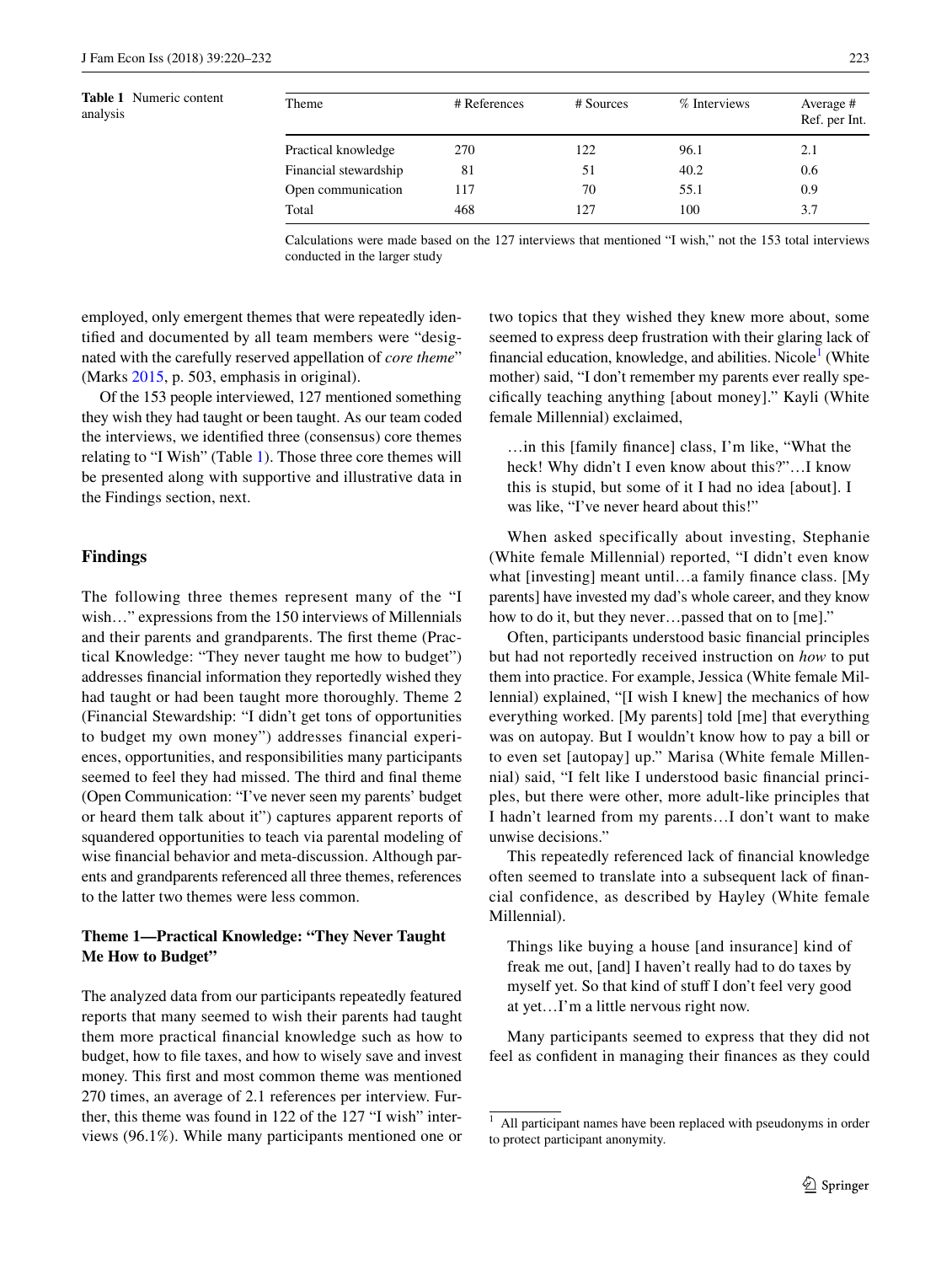have had they been taught more practical financial knowledge while they were young. For example, John (White male Millennial) said,

[My parents taught me] basic principles at a young age, and then as I got older they taught me a little bit more, but I still don't think they taught me a ton about more complex things like we're learning in [the family finance] class, more applicable stuff in life. I think I had to learn a lot of it on my own.

Multiple participants cited their parents' lack of practical knowledge as a probable reason they missed key aspects of a family-based financial education. Matt (White male Millennial) said, "I don't really know that [my parents] could've taught me any more based on what they knew. So I think to help me they could have put in the time and education [to learn more themselves]." Nate (White male Millennial) noted,

If my parents had the education they needed…they wouldn't have made poor financial decisions, and it wouldn't have affected our family as much as it did and put that stress on us. I think from my parents' perspective, they were scared to admit that they didn't know about finances. It was too overwhelming to even talk about the bills. [Healthy] finances bring power, they bring security, they help you provide for your family, [but] if you're stressed about finances, that can affect your family in a very negative way.

In addition to possessing financial content knowledge, Tyrone's (Black male Millennial) reported experience underscored the idea that in order for parents to adequately teach their children, they must first be *present*. Specifically, he lamented, "I learned later on that my dad is really good at financing but since he wasn't there, it kinda screwed me over." Participants seemed to believe that before parents can give their children adequate financial education, they must first be financially knowledgeable and capable themselves, and then be sufficiently present (both literally and educationally) for their knowledge to be transmitted and conveyed through both modeling and teaching.

One of the financial topics participants most frequently reported that they wished their parents had better taught them was budgeting. When asked whether she felt confident about her financial capability, Anna (Asian female Millennial) replied,

*No*, because I have never seen my parents budget, and they never taught me how to budget, so that was a huge problem. Learning how to live below my income and learning how to sacrifice some and save…it's hard.

Neal (White male Millennial) lamented that being taught the basics of "budgeting would have saved me a lot of time and money…" Elle (White female Millennial) explained her view:

I think that [budgeting] is honestly the root of all financial things because it helps you prevent from overspending and it's just good to keep track of everything you're doing…I think that [budgeting is] really important.

Some participants apparently felt that if their parents had taught them more about using a frugal budget to avoid debt, they would be in a different place financially. When discussing debt, Kurt (White father) said,

That's [a principle] I [was not taught by] my parents… When I went to college I was kind of like, "Oh, they're going to give me student loans? Awesome!"…but [my wife and I] look back and think, "We could probably have lived on half [of what we borrowed]."

Another repeatedly referenced principle on participants' "I wish" list was saving (and/or investing) money. Kurt (White father) said of retirement savings,

[I wish my parents had taught me to] save early. I never really had a savings account until my working professional years [when] I [discovered that] if you start saving for your retirement when you are 22 as opposed to when you are 40, the difference of the amount of money you would have saved up [is] huge! It's massive!... [That's the one thing] I wish I was taught when I was younger…It's a lot easier if you start that process young.

Similarly, when asked what he wished his parents had taught him, Charlie (White male Millennial) explained,

Saving. That was one [thing] I never even did with my money. I always just spent it frivolously, except for when I needed something, [in which case] I would save up…But those were just minor occurrences, rather than getting a long-term 10% of [my] money saved every single month. So I wish they would have emphasized that. I wish they would have emphasized the ins and outs [of consistent saving]…

Along with saving, participants often mentioned gaps in practical knowledge regarding investing. Lance (White male Millennial) lamented, "I didn't learn about the time value of money until I got to college. It hurts a little bit to think that if I was able to save all [my growing up] years that it could have been compounding." Zoey (White female Millennial) described her concern: "I am really nervous… because I know I want to invest, but I have no idea where to start." Additionally, many parents and grandparents expressed regret that they did not teach their children this financial knowledge. Victoria (White mother) seemed to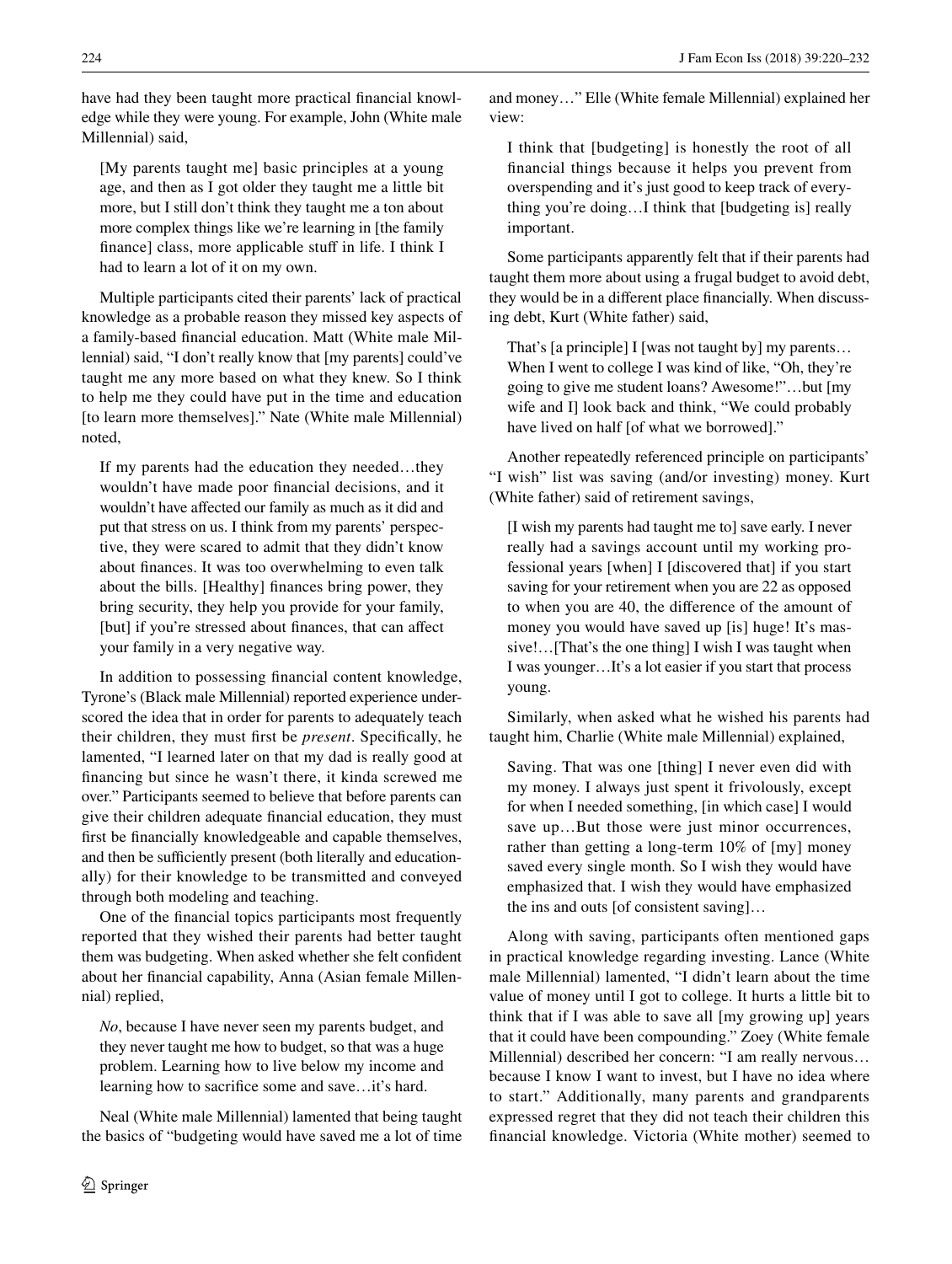recognize her weakness in teaching about investing as well as the multigenerational nature of financial education when she admitted,

One thing that [my husband and I] haven't done [is teach our children] about investing and stocks. Our work [invests] for us…I wish I knew more about that to teach our kids to invest…I should know more about that [so I can] help them…[Our parents] didn't [teach] us [about investing either].

Kurt (White father) shared a similar account of his apparent deficit in teaching his children about investing that highlights how parents' financial education efforts (or lack thereof) can be similar across generations:

On the investing side, [our children] know that Mom and Dad are saving for retirement, but we have not talked to them about, "You know, as soon as you can get \$1,000 saved, put it in an IRA. Add a little bit here or there, start when you're 21." We haven't done that… So in that part we have been lacking…Because my parents never went to college, retirement savings was never really in [their] plan. But now it is for us…

Although many discussed wishing they had taught or been taught more regarding saving and investing, some participants wished that their parents had taught them or that they had taught their children to *spend* more. For example, Gus (White grandfather) reflected,

[My parents] should've taught me to loosen up a little bit. I was pretty tight. I didn't wanna throw money around, and I was pretty pinchy. I didn't treat my wife with enough dresses…my focus was to not spend too much money. So maybe I was too much of a saver.

Audrey (White female Millennial) expressed a similar sentiment and then explained this reasoning:

It's a bad thing to be an extreme saver because then you miss out on the enjoyment you could have in life. The purpose of money is to pay for your needs but also to do good things with it…You can set aside money for fun things and not feel guilty.

Lily (Asian female Millennial) described a reportedly unnecessary fear she developed regarding finances:

I remember I had this fear of credit cards and investments because my grandparents had investments in a condo and it went [bad]. And so I just heard that story and then when I came into the finance class I was like, "Investments are good?! Credit cards [can be] OK?!" So I learned to save, but I didn't know how to *use* [money] well. So I'd just keep it in my savings account and think, "OK, just stay there. It'll be OK."

Perhaps some of the fears expressed by participants could have been overcome or at least ameliorated had their parents given them financial stewardship, as described in the next theme.

#### **Theme 2—Financial Stewardship: "I Didn't Get Tons of Opportunities to Budget My Own Money"**

The second recurring theme in the interview data was that participants wished they had given, and been given, more financial stewardship or responsibility. This theme was mentioned 81 times, an average of 0.6 references per interview. While less prevalent, some parents and grandparents correspondingly reported that they wish they had *given* more financial responsibility to their children during the formative years.

Specifically, participants reportedly wished they had been given chances to work for their own money, get a job, and save for their own purchases. They wished their parents had entrusted them with greater responsibility and flexibility regarding financial decisions early on so that they would be more comfortable and confident in making those decisions as emerging adults. For example, Colton (White male Millennial) expressed,

[My parents] set up [a bank] account for me…but I didn't quite know what was mine or what my responsibilities were exactly. So when I was making that transition from dependence to independence financially, it would've been nice to be the one [who had taken] the initiative…[I wish] they would have taught me how to establish my account or let me have the opportunity to do it by myself so I was fully responsible.

Many participants seemed to express that the financial knowledge their parents taught them was not effective in instilling financial capability because they were not given opportunity to apply what they learned first-hand. Henry (White male Millennial) said,

I struggled [for] a long time with really basic things such as the difference between debit and credit…I feel like it's partly because [my parents] didn't teach [me]. Well, they tried to, but I'd just forget the things [they taught] because I didn't have a debit or credit card, so [I couldn't] actually start applying it.

Similarly, Erika (White female Millennial) said,

I remember my parents sitting down with us and going through their budget. So we learned how much my dad makes in a month, how much they put their money towards everything, and that was a big eye opener for me. I realized how much things cost and how expensive everything is and that it's good to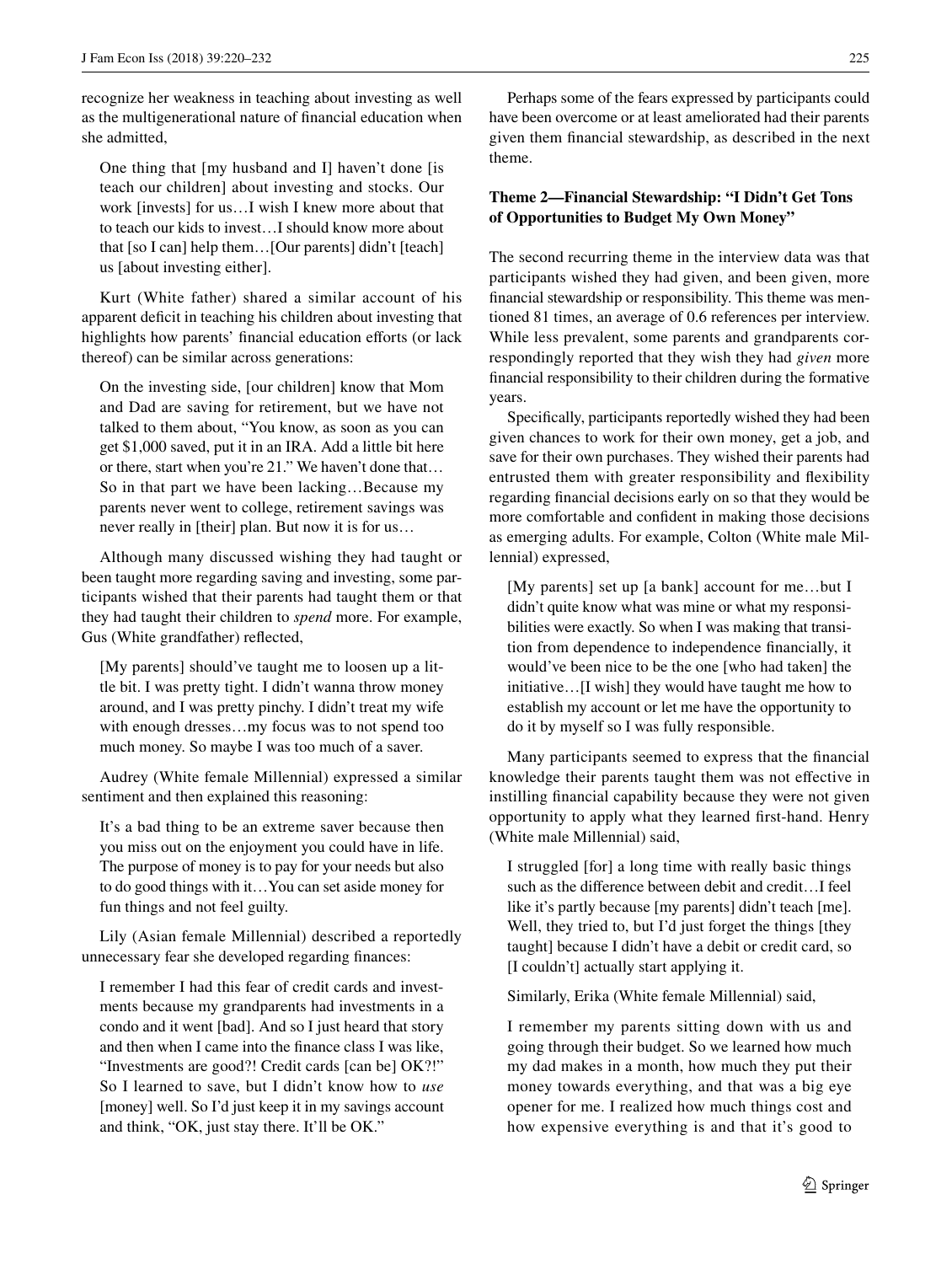budget so you know how much money is going different places. But I didn't get tons of opportunities to budget my *own* money. [My parents] didn't really help me do that…I wish they did because I wish I had saved more than I did.

She continued, "I wish that [my parents] had given me more opportunities to spend money. They told [my siblings and me] how they spent their money, but they didn't really help us learn…how to spend [ours]." While it may be important for parents to teach children about finances and share their own financial experiences, if children are not given opportunities to manage their own finances, they may not internalize the principles and enact the practices taught.

According to participant reports, a key part of learning to manage finances effectively involved opportunities to contribute money toward an item or event. Pete (White male Millennial) remembered,

I never had to pay for gas or car insurance, and maybe [it] would have been beneficial for [my parents] to have allowed me to...at least contribut[e] to something. Of course I had to get good grades to have the privileges, but it would have been nice to have them help me contribute because I feel like as you learn to manage money [when you're] younger, you'll make less mistakes when you're older. I think that would have been helpful for me.

While we may presume that this Millennial's parents had good intentions in paying for all of his driving expenses, perhaps employing a system that required him to pay part of the expenses would have helped him learn crucial money management skills. Charlie (White male Millennial) expressed his thoughts about children contributing financially as follows: "My parents just paid for [everything]— my [church] mission, all the weddings in the family,…I wonder if [these events] would have meant more to me [had I] learn[ed] the process of saving that kind of money." Lucia (Hispanic female Millennial) also connected personal financial contribution to valuing an item or event:

[My parents] could have [encouraged my siblings and me to pay] for things…ourselves so we could feel more responsible about the things we had. We would value it more. Instead of them giving us a lot of things because they feel like…"I never had this, so I want to give you this"…I [wish they had held] off a little bit and [encouraged us to] raise half [the money ourselves].

In addition to paying for items or events, participants reportedly wished that their parents had given them firsthand experience with debt and loans while they were young. Stephanie (White female Millennial) said,

When I was 15, I started a lawn aeration business…I went to start [the] business, my parents paid for the machine, and I paid them back. But, I would so much rather have had them help me take a loan out from an established bank or whatever and then pay it off myself so that I could learn the real process…it would have helped me to venture out on my own.

As this Millennial proposed, perhaps teaching children how borrowed money works by providing them with realworld experiences may help foster financial independence.

Amber (White female Millennial) told how she was not held accountable for debt:

…one thing [my parents] did not teach [my siblings and me] very well [was to pay] people back. In high school I had a car and didn't have to pay for it except for gas, which is like a free car. I was a bad driver and crashed it a few times. This has happened with all my siblings, and we were supposed to pay [my parents] back for the repairs or increase in premiums. But they never really followed through on that, and I know that we haven't paid my parents back for all the accidents…I think it is really important to [hold your children accountable and to teach them to] pay people back when you borrow something from them.

Some participants, such as Stephanie (White female Millennial), also mentioned that they wished their parents had given them the opportunity to financially invest while they were still young:

I wish [my parents] would have taught [my siblings and me] about investing and had us start investing at an early age…I think starting at even eight or nine years old would be good. Then [we] could learn that terminology starting young. I think the amount of knowledge and growth that you could learn in that decade [from eight to eighteen] would be really great and put you ahead in life.

Other participants seemed to express regret that their parents did not encourage them to work harder or get a job. Amber (White female Millennial) reflected, "I would just ask my parents for money, and they would give it to me without [making me work]. I don't think that was a good thing. I felt spoiled." The interviewer then asked if Amber hoped to do it differently if she became a parent, to which she replied, "Yes. If [my children] want money, I will say, 'Oh, go clean my car' or something." Erika (White female Millennial) similarly stated, "I think it may have been good to have [me work more]…I think it's lucky that [I'm] not lazy."

While some participants discussed the lack of a homeinstilled work ethic, other participants reportedly wished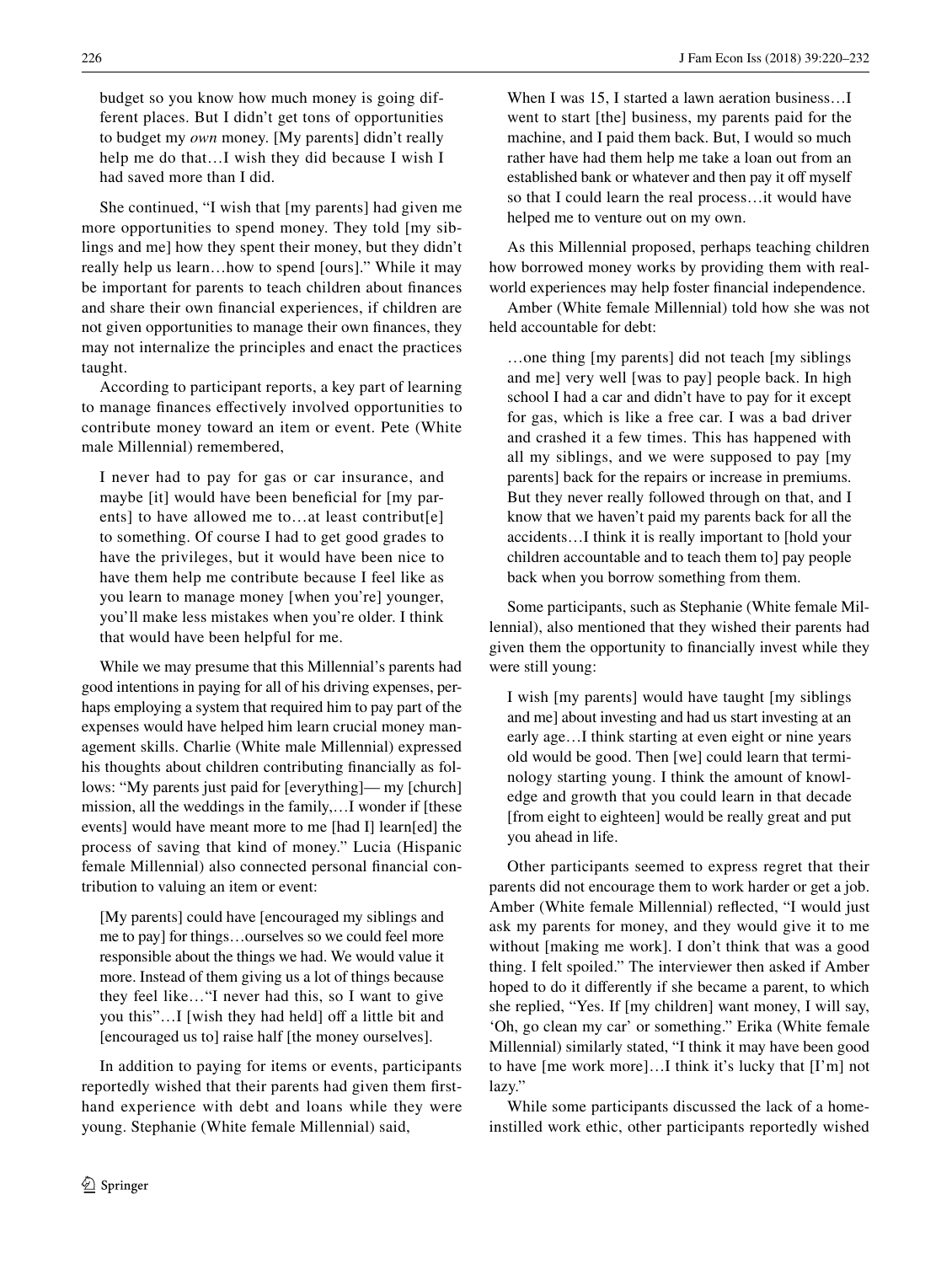they had more experience with outside-the-home employment as well. Hayley (White female Millennial) described the source of her apparent anxiety about her financial future:

[I was] never allowed to have a job growing up, and I always wanted a job…[My parents] never [let me work] because…we always just had what we needed… [They continued to support me through college but] they're not going to be supporting me once I leave college, which is pretty soon. I kind of feel scared about that…I don't feel fully prepared…I was [always] just given everything…I'm really nervous about that.

Jed (Asian male Millennial) summarized, "I wish [my parents had] taught me a little more [about]…what I could have done with the money...I wish my parents [had told] me [that] the choice [was] up to me…" While a hunger for additional responsibility seemed to be frequently expressed, a few participants reportedly wished they had given or been given stricter guidelines for managing finances. For example, Janice (White mother) said,

I wish I had [laid] down more guidelines when I gave [my daughter a] credit card...I was shocked that she went out and spent \$500 buying shoes. So I learned with the next one, when I gave him another credit card; he only had a \$500 balance maximum on it…[I had been] adding them to my account, so she could have done a lot [of] damage…

Similarly, Naomi (Black female Millennial) expressed,

I wish that I would have learned to be more [financially] responsible younger, like when I was…living at home with [my mom]. [I wish she had] not giv[en] me exactly what I wanted all the time because now it's hard.

Most participants seemed to feel that children should be given age-appropriate responsibility. And, overall, most participants reportedly wished they had been given more financial responsibility, stewardship, and opportunities for firsthand contribution and employment when they were children.

Catherine (White female Millennial) explained, "I think that [practice using money] gives kids confidence to make their own financial decisions." Perhaps children will handle financial responsibility better if their parents more transparently share how they handle their own finances, an idea explored in the third and final theme, next.

#### **Theme 3—Open Communication: "I've Never Seen My Parents' Budget or Heard Them Talk About It"**

The third and final theme we found captures participants' wishes that their parents had more openly communicated with them about the family's finances. This theme was mentioned 117 times, an average of 0.9 references per interview. Charlie (White male Millennial) said, "I wish [my parents] would have [been]…more open about the family finances because it was always just a big mystery." By contrast, parents and grandparents rarely mentioned that they wished they had been more open with their children—this "wish" was dominated by Millennials mentioning what they wish they had received. Millennials reportedly wished their parents had facilitated sit-down lessons or family councils to discuss the family's finances. They wished their parents had shared with them their budget, income vs. expenditures, retirement plan, debt, investments, etc. For example, Audrey (White female Millennial) said, "I wish I would have known more about how [my parents] pay taxes or [pay] the bills or how our family's finances were going—or even [our] debts and how we'd pay th[em]." Participants seemed to wish that finances had been more of an ongoing, open conversation over the years. They apparently felt that they could have been better prepared for their own financial futures had they learned about their parents' finances. Kylie (White female Millennial) expressed her feelings:

Even though in this day and age…[we can] go Google something, I think that...especially for [a topic so] important and personal…it's good for…parents to talk with [their child] about [finances] because. .. their personal experiences can be helpful for their child.

One aspect that participants wished their parents had been more open about was family income. Ryan (White male Millennial) recalled, "I didn't know what [my parents'] salary was or how much was in their savings account…I kind of wish I knew more about that...I really have no clue about it." Charlie (White male Millennial) remembered,

[My parents] wouldn't even tell me how much my dad made…I would ask when I was little…and they wouldn't tell me until I was like 17 or 18…It was very closed book…My dad's a software engineer so I just googled [the] average salary of a software engineer. I'm like, "Dad, do you make this much money?" and he's like, "Yes, I do."…If I ever asked, "How much do we owe on the house?" it was all hush hush...

Some participants seemed to express that a lack of knowledge about their family's finances caused them unnecessary stress and concern. For example, Vienna (White female Millennial) said,

I remember [my family] would go to Costco, and I would see so many things in the cart and think, "Where does this money come from?" not understanding that someone's working for this, [that] that's why Dad goes to work. He gets that money, and there's enough… [It] would have been…helpful to understand the whole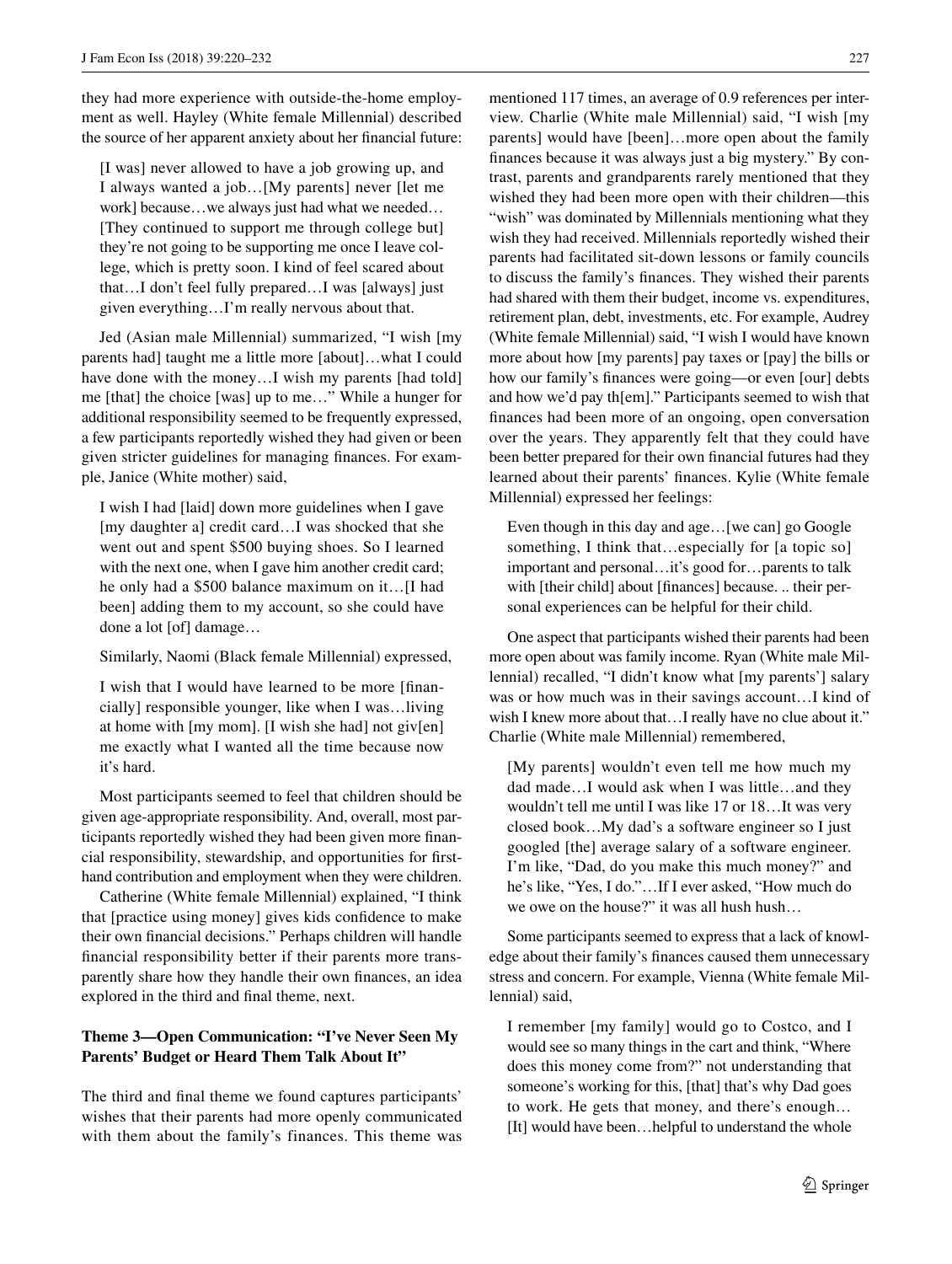making-and-spending process. It would have helped me in my anxiety.

Amy (White female Millennial) offered her thoughts for parents who, for one reason or another, do not wish to divulge to their children exactly how much they make:

It's…important to not feel uncomfortable [when talking to your children about the family's finances]. I know that my dad sometimes feels uncomfortable when we ask about his finances. He says, "I don't want to tell you how much I make." He's pretty private about that. That's fine. But, I think there are ways that you can open up and be more open to having those conversations without saying things that make you feel uncomfortable. Like, if your kid asks about how much the house costs, then you don't necessarily have to explain, "Our house is this much," but you could still explain what a mortgage is and that kind of thing.

Many Millennial participants wished their parents had told them how much they make, at least approximately. Based on the interviews, perhaps open communication about family income can prevent unnecessary stress and act as a teaching tool.

Participants also expressed regret that their parents had not been more open with them about the family budget. Sara (White female Millennial) said,

I never knew how [my parents] made a budget for themselves. I think that would have been interesting as a child to see, "Oh, my parents spend this much on food" or whatever. I know they kept a budget…it would have been interesting to see that…

Some participants seemed to feel that candor regarding the family's finances could have served as a helpful example to go hand-in-hand with financial knowledge taught. Jessica (White female Millennial) remembered, "I think [my parents] have a budget, [but] I was never involved in that process. We talked about budgeting but not really in specific terms. They just advised us to use a budget." Heather (White female Millennial) said, "In high school…I wanted to know …how much to put towards each category of a budget. I wish [my parents] would've taught me those things and how they decided what goes to what." Several of those interviewed seemed to describe how their parents' lack of open communication regarding budgeting has negatively impacted their own financial capability and independence. Jacob (White male Millennial) stated,

I…want to emphasize [that family finance] really wasn't a common topic in [our] home. It was almost taboo…and really wasn't discussed with the kids much…I am having to learn a lot of things on my own, which has cost me financially…I've never even seen my parents' budget or heard them talk about it, so that's completely foreign to me.

While Millennial participants acknowledged that their parents may have withheld financial information from them because the family's financial situation was less than ideal, participants apparently wished that their parents had involved them in getting through these hard times together. For example, Matt (White male Millennial) recalled,

[My parents] didn't talk about [finances] very much, which I think could have been one of the problems. I just knew that there was a large amount of debt…So as far as my actual involvement in the family finances, it was very little.

Similarly, Maria (Hispanic female Millennial) expressed,

I wish that [my parents had]…talked to me a little bit more about [their financial situation]...I feel like [they] kind of hid it. I knew we were struggling…so I wish they would've communicated to me what was going on…because I felt like I was kind of thrown at the wolves.…I think I would've been more understanding of it all if they had talked to me about it.

Participants seemed to believe that they could have helped their parents and that greater involvement could have had a positive impact on their own financial capability and independence later on. Tia (Black female Millennial) shared,

[My mom] kept us in the dark because she didn't want us to know that we didn't have enough…She wanted it to be hidden so we didn't have to worry about [things, but] I wish she would have explained because then I could have helped more…[And] knowing what my parents went through would have prepared me for the do's and don't's of finances.

In conjunction with budgeting, several participants also mentioned that they wished their parents had included them in the processes of setting and reaching family financial goals. When asked how open her parents had been with her regarding the family's finances, Stephanie (White female Millennial) responded,

[They told me] almost nothing. They were pretty closed-doored about it. There were no sit-down meetings about family budgeting or the money it costs to go on a vacation. It would have been nice to have a family goal to pitch into, [like to] save up for a family vacation so that the vacation felt more rewarding for us. That would have made us appreciate it as much as our parents did…Kids don't need to know everything, but they at least need to know what is going on and at least have a common goal between parents and children that can help achieve something…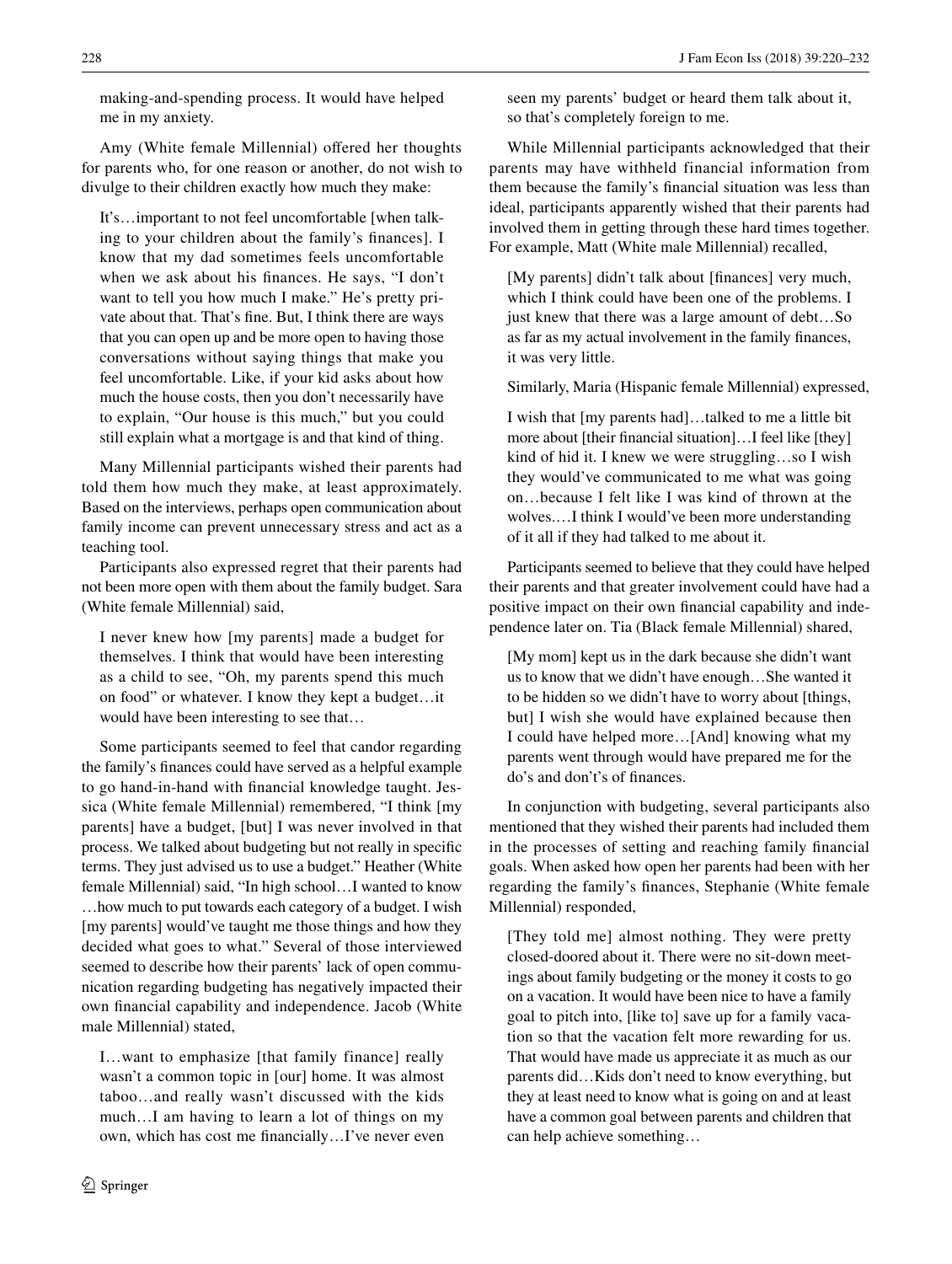Amber (White female Millennial) said,

[My parents] never told us kids about their financial state. They were just more private about it. They just wanted us to be kids and not worry about it. I wish they would have [told us more] because that would have given me insight for the future. [I wish they had been] more open, like say, "Listen, here is where we are at. Here is our goal. Here is what we have to spend and what we want to save for."

Other reasons participants gave for why sharing the family budget may be helpful in teaching children about money included that doing so can be a good model for children's own budget and this modeling can provide children with realistic expectations of what their finances may be like when they are adults. For example, Camila (Hispanic female Millennial) said,

[I wish my parents had] sat down and…laid it all out and budgeted and did that net worth thing. I think that would have been really helpful and prepared us for the future we would have to face—reality.

Harry (White male Millennial) reasoned,

It probably would have been good to…see what [my parents'] budget looked like or see what their actual expenses were so I could recognize how much money they brought in [and] also how much their expenses were so I had more realistic expectations. So for me… prom is like fifty bucks…Things I did in high school were my expectation of what things cost. I didn't… have a real grasp on...the difference between a \$30,000 job…versus a \$60,000 job and what that buys for a family. I [wish they had shown me], "OK, you have a family of six. This is how your expenses are when you're trying to take care of that many people."

Lexi (White female Millennial) similarly expressed frustration at having missed out on this glimpse of financial reality:

Now I see [that my parents] probably made [their financial situation] look better than it was…[so as] to not worry the kids…When you get in the real world, it's not that easy…When I got [to college], I saw reality. They should not [have painted such an] easy life.

Millennial participants also highlighted other aspects of finances that they apparently wished their parents had been more open with them about, such as bills and expenses, saving, investing, and debt management. Many seemed to feel that lack of open communication bred an uncomfortable environment and feelings of stress, concern, and a lack of trust. Emma (White female Millennial) said, "If [my parents] were trying to keep [finances] hidden and [not] talk about it, then I didn't feel as comfortable asking [them] about it because I didn't want to do something wrong." Based on reports, perhaps open communication about the family's finances can foster an environment of financial instruction while also better preparing children for financial capability and independence in emerging adulthood. Focusing on regrets is an unusual research approach—but the novelty of this approach also holds promise for a unique contribution to financial education and planning: a focus on early preventative and multi-generational efforts.

#### **Discussion**

The three principles presented here—teaching children more practical knowledge, giving them more financial stewardship or responsibility, and communicating more openly about finances with them—are the three main categories for what Millennials, parents, and grandparents wished their parents had taught them about finances, as well as what parents and grandparents wished they had taught their children (Table [1](#page-5-0)). These findings speak powerfully to how a lack of financial teaching in the home may be a contributing factor in the current financial challenges being faced by today's emerging adults. Critical consideration of these wishes gives insight into current parental challenges regarding financial teaching as well as directions for family life educators and future research.

Practical knowledge was overall the most desired thing that participants wished that their parents had taught them. They wished they had been taught how to budget, to invest, and other "what's" and "how's" key to financial adulthood. Participants expressed that if they had been given more knowledge as children, they would be making fewer mistakes and be more financially stable as emerging adults and adults. A few barriers were proposed for parents teaching children practical financial knowledge. One was that parents might think that their children would not understand the concepts, even if they did try to teach them. Additionally, parents might not understand correct financial principles and practices themselves, which would inhibit their ability to teach them to their children. Parents might also excuse themselves from teaching practical knowledge because they think that their children will be taught sufficient information in school or elsewhere. Parents may also be too infrequent in their teaching for children to really grasp an understanding of finances. Comparative to the infamous, uncomfortable "sex talk," parents may have the one-and-done mentality towards teaching their kids about finances. Just one talk rather than ongoing application may not allow the knowledge to sink in and stick. In order for children to recall financial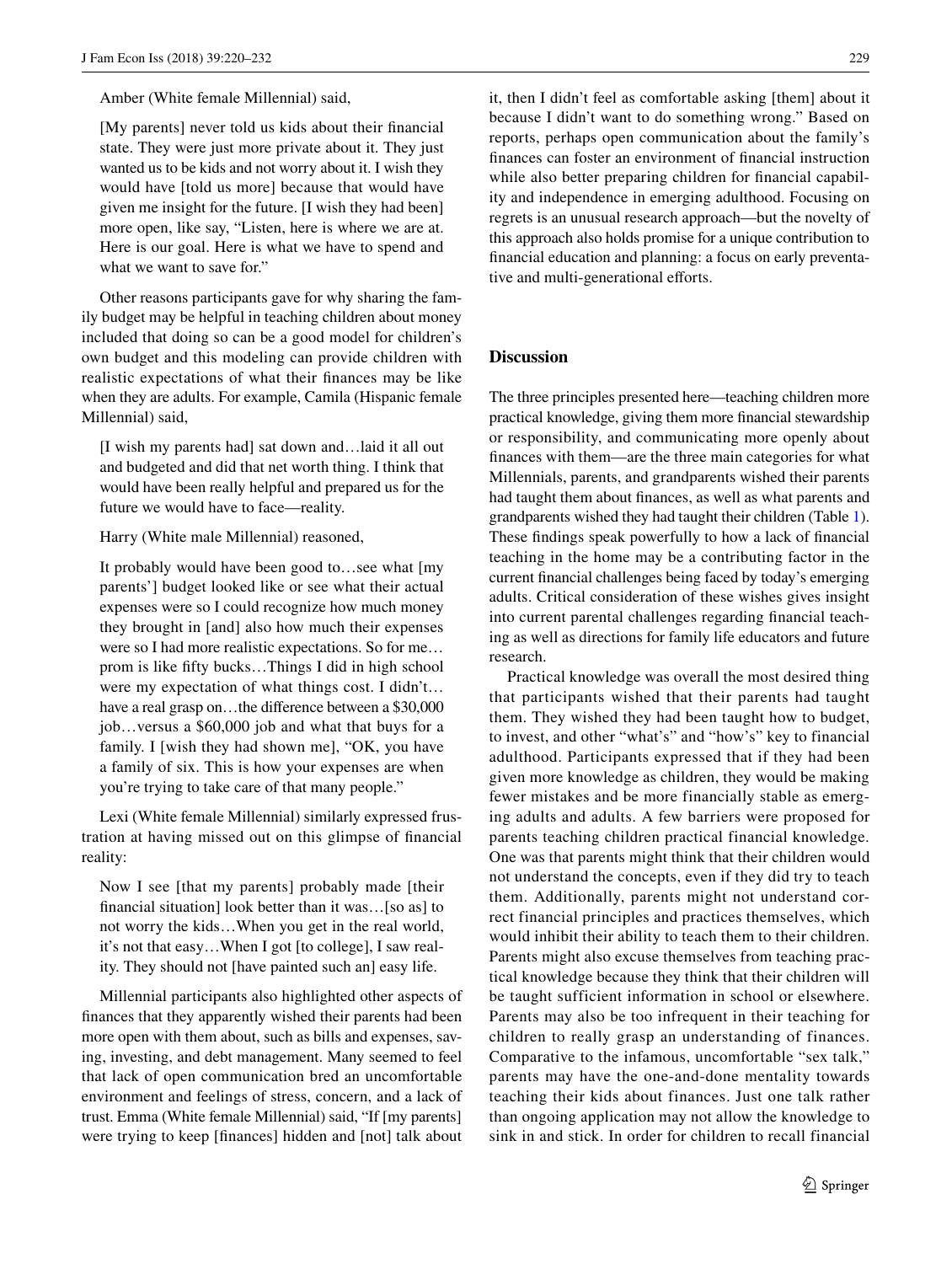knowledge when they need it—during their emerging adult years—they may require more regular, applicable conversations initiated by their parents throughout the years.

Participants also wished that their parents had given them more opportunities for financial stewardship. Valuable financial lessons can be learned through making financial mistakes. By giving children opportunities to manage finances early on, children can learn these lessons with minimal risk. Relatively, a 10 year-old makes \$50 mistakes, a 20 year-old makes \$5000 mistakes, and a 30 year-old makes \$50,000 mistakes. Therefore, allowing children the freedom to make and learn from financial mistakes at a young age protects them from making mistakes later on that could have more severe repercussions. Emerging adults who were not given those opportunities earlier on are recognizing this and reaping the consequences. Financial responsibility may prepare children for financial capability and independence in emerging adulthood. Reasoning for why children are not being given this desired stewardship could include that parents do not often consider their children's immense future financial responsibilities, or that parents may simply not trust their children with their money. Anecdotal data supported the idea that parents of Millennials often put a higher stress on children doing well in school rather than giving them opportunities to work and be stewards over money. However, these may not need to be mutually exclusive emphases. This lack of financial stewardship could be perpetuating Millennial entitlement issues and misconceptions of healthy financial practices.

Open communication about the family's finances was also strongly desired by participants as a way for parents to teach children finances more effectively. Open communication provides a way for children to learn both good and bad examples of how to use money in a safe environment from parents they trust. This vulnerability may help children learn from their parents' mistakes rather than having to make those same mistakes themselves. However, being open about personal finances, even with children, seems to be a taboo topic. In the same way parents avoid the "sex talk" with their children, parents also seem to avoid the "money talk." This discomfort may derive from parents' own financial ineptitude and could partially explain why so many parents do not share much with their children about their finances. Additionally, parents may be wary of their children talking to others about the family financial situation, or parents may not want their children to worry themselves about financial challenges the parents are facing. If parents can overcome these barriers for open communication, there could possibly be less financial illiteracy and more understanding of financial reality in the rising generation.

#### **Limitations**

We recognize that there are limitations to our study. Our themes may have arisen in the interviews simply because the students we interviewed had difficulty accurately remembering what their parents actually taught them because it was not then applicable to them. However, this limitation implies that parents need to be instructed in more effective ways to teach children financial principles and practices so that children will remember and be able to apply what is taught. Parents may also need more financial education themselves.

Another limitation is that our sample is primarily made up of college students enrolled in a family finance class. It is uncertain how much our findings can be generalized to all Millennials. Additionally, our sample of parents and grandparents was relatively small and findings may not be generalizable to all parents and grandparents of Millennials.

Though we do not claim full theoretical saturation for all of the themes reported by the students, we believe we are close. Indeed, we included student participants from three diverse universities to see if the themes would "hold" in a variety of environments. We found that the same themes emerged at all three locations. This is evidence of at least a moderate level of saturation among student participants. However, given our much smaller sample of parents and grandparents, it would be premature to make the same claim of saturation for them. Indeed, we think there is more to learn from them and encourage future research to include a larger parent/grandparent sample.

#### **Implications**

In addition to the obvious implications for parents themselves, the three themes that emerged from this study can assist family life educators, particularly financial educators, in developing outreach programs and financial education curricula concerning parental financial education. Educators should not only advise parents on *what* and *how* to teach their children regarding finances; parents should also be encouraged to teach and talk about finances *more frequently*. If educators can help parents effectively and frequently teach and model financial principles, children may be better able to remember and apply the principles and practices they are taught. If parental financial education were to be improved, these "I wish" statements could turn into "I'm so glad" statements.

These themes might also be useful for financial planners and financial therapists as they assist clients who may be struggling financially. For example, clients may lack sufficient financial knowledge and experience. Clinicians could benefit from an awareness of the financial socialization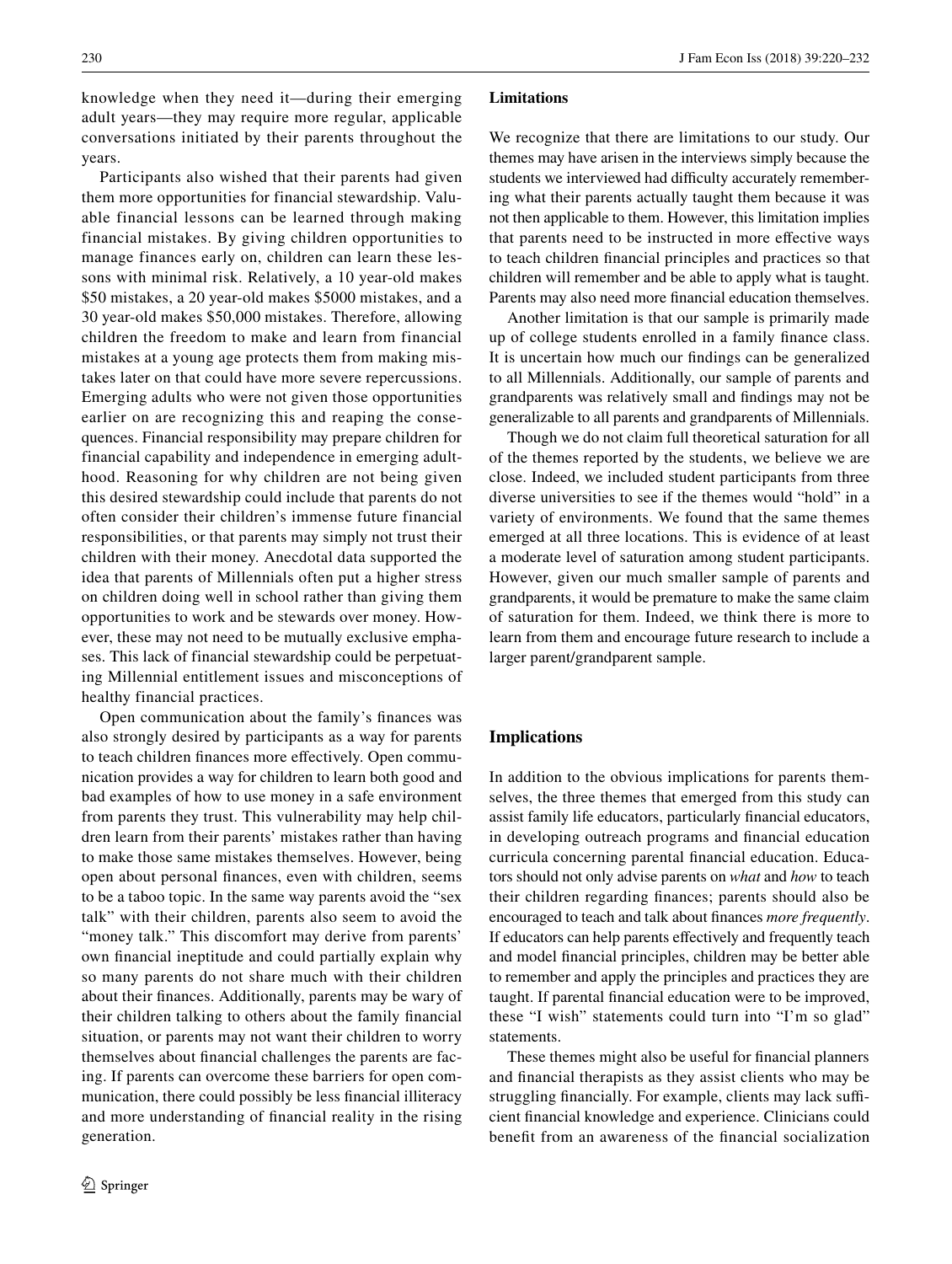process and the frustrations clients may feel due to educational deficits.

This qualitative research also suggests many possible avenues for quantitative inquiry. Future research is needed to identify which specific aspects of finances are not being sufficiently taught by parents and what financial outcomes those deficiencies are linked with in emerging adulthood. Longitudinal studies that measure varying financial education during childhood and track financial outcomes as children grow would assist in the pursuit for optimal parental financial education. It would be interesting to test whether financial education taking place within families varies by SES or gender. Furthermore, it would be beneficial to explore how the three shortcomings examined in this study could be corrected. More diverse sampling would also improve the generalizability of the assertions we make throughout this paper.

#### **Conclusion**

This paper begins to address a societal-level problem by bringing to light some of the reasons Millennials may lack financial capability and independence (i.e., lack of financial knowledge, financial stewardship, and open financial communication). We hope that parents might use these findings to be better financial educators to their children so that future generations will be better prepared for financial adulthood. Additionally, we hope that educators will assist parents in this effort. Every effort invested into the financial competence and independence of the rising generation will reap significant economic and communal rewards that will help to secure our financial future. We believe these efforts must start in families, where the greatest financial influence occurs. One final caveat: The purpose of this paper is not to condemn parents of today's emerging adults, but to help them. They have done their best. As Olivia (White female Millennial) said, "I hope to be half of the parents my parents are."

#### **Compliance with Ethical Standards**

**Conflict of interest** The authors declare that they have no conflict of interests.

**Ethical Approval** IRB approval for the research project was secured in February 2015.

**Informed Consent** All participants signed a consent form prior to participation.

#### **References**

- <span id="page-13-15"></span>Anderson, C., & Card, K. (2015). Effective practices of financial education for college students. *College Student Journal, 49*(2), 271–279.
- <span id="page-13-8"></span>Arnett, J. J. (2000). Emerging adulthood: A theory of development from the late teens through the twenties. *American Psychologist, 55*, 469–480. doi:[10.1037//0003-066X.55.5.469.](https://doi.org/10.1037//0003-066X.55.5.469)
- <span id="page-13-9"></span>Babiarz, P., & Robb, C. A. (2014). Financial literacy and emergency saving. *Journal of Family and Economic Issues, 35*(1), 40–50. doi:[10.1007/s10834-013-9369-9.](https://doi.org/10.1007/s10834-013-9369-9)
- <span id="page-13-13"></span>Bandura, A., & Walters, R. (1963). *Social learning and personality development*. New York: Holt, Rinehart, and Winston.
- <span id="page-13-3"></span>Britt, S. L., & Huston, S. J. (2012). The role of money arguments in marriage. *Journal of Family and Economic Issues, 33*, 464–476. doi:[10.1007/s10834-012-9304-5.](https://doi.org/10.1007/s10834-012-9304-5)
- <span id="page-13-16"></span>Brougham, R. R., Jacobs-Lawson, J. M., Hershey, D. A., & Trujillo, K. M. (2011). Who pays your debt? An important question for understanding compulsive buying among American college students. *International Journal of Consumer Studies, 35*(1), 79–85. doi:[10.1111/j.1470-6431.2010.00923.x](https://doi.org/10.1111/j.1470-6431.2010.00923.x).
- <span id="page-13-11"></span>Chowa, G. N., & Despard, M. R. (2014). The influence of parental financial socialization on youth's financial behavior: Evidence from Ghana. *Journal of Family and Economic Issues, 35*(3), 376–389. doi:[10.1007/s10834-013-9377-9.](https://doi.org/10.1007/s10834-013-9377-9)
- <span id="page-13-10"></span>Clarke, M., Heaton, M., Israelsen, C., & Eggett, D. (2005). The acquisition of family financial roles and responsibilities. *Family & Consumer Sciences Research Journal, 33*, 321–340. doi[:10.1177/10](https://doi.org/10.1177/1077727X04274117) [77727X04274117](https://doi.org/10.1177/1077727X04274117).
- <span id="page-13-4"></span>Dew, J. (2007). Two sides of the same coin? The differing roles of assets and consumer debt in marriage. *Journal of Family and Economic Issues, 28*, 89–104. doi:[10.1007/s10834-006-9051-6](https://doi.org/10.1007/s10834-006-9051-6).
- <span id="page-13-5"></span>Dew, J. (2011). The association between consumer debt and the likelihood of divorce. *Journal of Family and Economic Issues, 32*(4), 554–565. doi:[10.1007/s10834-011-9274-z](https://doi.org/10.1007/s10834-011-9274-z).
- <span id="page-13-7"></span>Grinstein-Weiss, M., Spader, J., Yeo, Y., Key, C., & Freeze, E. (2012). Loan performance among low-income households: Does prior parental teaching of money management matter? *Social Work Research, 36*(4), 257–270. doi[:10.1093/swr/svs016](https://doi.org/10.1093/swr/svs016).
- <span id="page-13-12"></span>Grinstein-Weiss, M., Spader, J., Yeo, Y. H., Taylor, A., & Freeze, E. B. (2011). Parental transfer of financial knowledge and later credit outcomes among low- and moderate-income homeowners. *Children and Youth Services Review, 33*(1), 78–85. doi[:10.1016/j.](https://doi.org/10.1016/j.childyouth.2010.08.015) [childyouth.2010.08.015.](https://doi.org/10.1016/j.childyouth.2010.08.015)
- <span id="page-13-6"></span>Gudmunson, C., Beutler, I., Israelsen, C., McCoy, J. K., & Hill, E. J. (2007). Linking financial strain to marital instability: Examining the roles of emotional distress and marital interaction. *Journal of Family and Economic Issues, 28*(3), 357–376. doi[:10.1007/](https://doi.org/10.1007/s10834-007-9074-7) [s10834-007-9074-7.](https://doi.org/10.1007/s10834-007-9074-7)
- <span id="page-13-14"></span>Gudmunson, C. G., & Danes, S. M. (2011). Family financial socialization: Theory and critical review. *Journal of Family and Economic Issues, 32*(4), 644–667. doi:[10.1007/s10834-011-9275-y](https://doi.org/10.1007/s10834-011-9275-y).
- <span id="page-13-17"></span>Handel, G. (1996). Family worlds and qualitative family research: Emergence and prospects of whole-family methodology. *Marriage and Family Review, 24*, 335–348. doi:[10.1300/J002v24n03\\_06](https://doi.org/10.1300/J002v24n03_06).
- <span id="page-13-0"></span>Hilgert, M. A., Hogarth, J. M., & Beverly, S. G. (2003). Household financial management: The connection between knowledge and behavior. *Federal Reserve Bulletin, 89*, 309–322.
- <span id="page-13-1"></span>Hira, T. K. (2012). Promoting sustainable financial behaviour: Implications for education and research. *International Journal of Consumer Studies, 36*, 502–507. doi:[10.1111/j.1470-6431.2012.01115.x](https://doi.org/10.1111/j.1470-6431.2012.01115.x).
- <span id="page-13-2"></span>Huston, S. J. (2012). Financial literacy and the cost of borrowing. *International Journal of Consumer Studies, 36*, 566–572. doi:[10.1111/j.1470-6431.2012.01122.x](https://doi.org/10.1111/j.1470-6431.2012.01122.x).